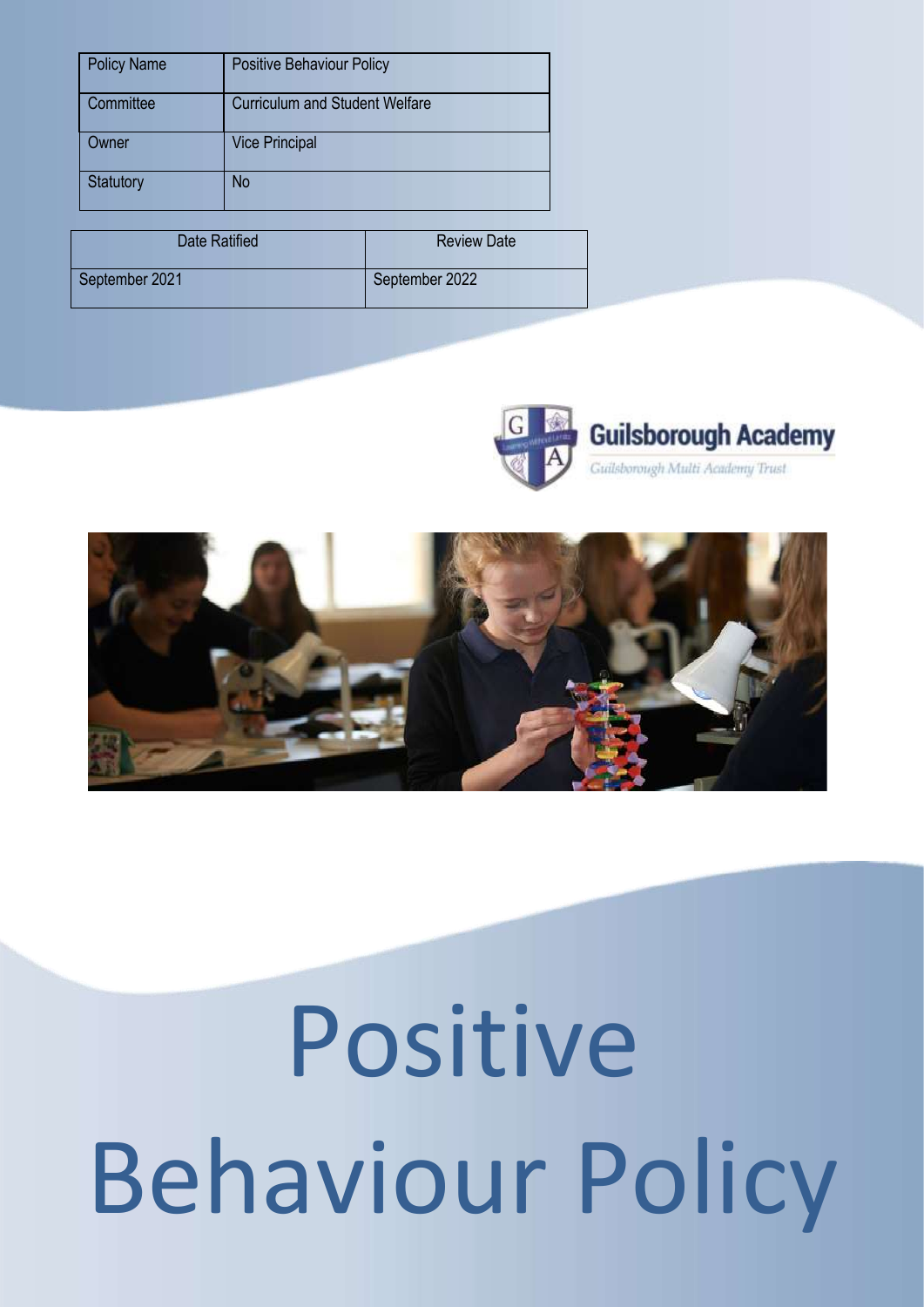

# **A Whole Academy Behaviour Policy**

## **Contents**

- **3 Respect, Responsibility and Equality**
- **3 The House System**
- **4 Rewarding Positive Achievement and Attendance**
- **4 Opportunities for Students**
- **5 Student Support**
- **6 Sanctions**
- **8 Conduct Outside the School, on the way to and from School, School Trips/Visits**
- **8 Prohibited Items**
- **9 Working with parents/carers**
- **10 Detentions**

**This Policy should be read in conjunction with our:**

- **Vision and Values**
- **Anti-bullying Policy**
- **Exclusions Policy**
- **Learning and Teaching Policy**
- **Physical Restraint**
- **Special Educational Needs and Disabilities**
- **Safeguarding**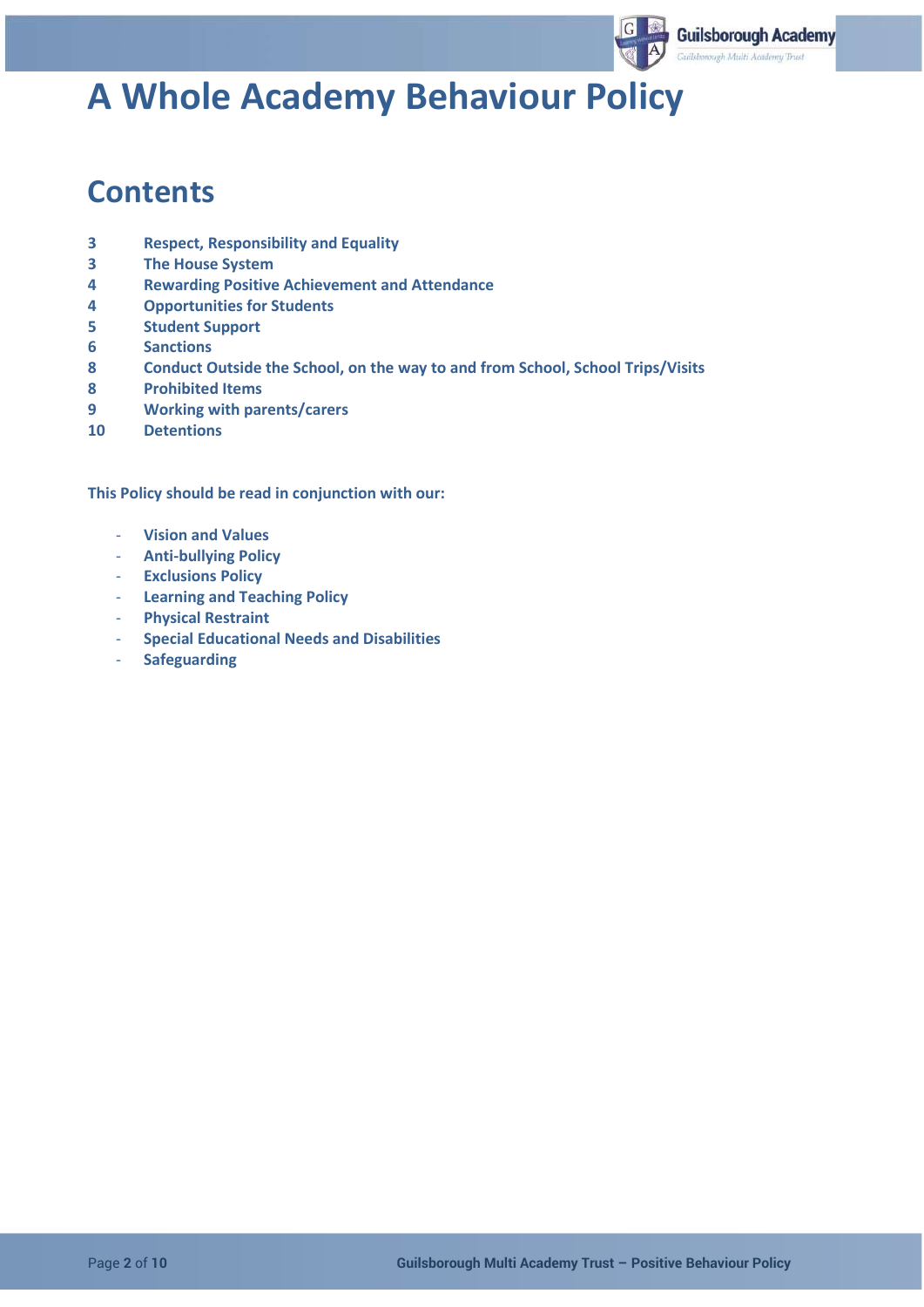

## **Respect, Responsibility and Equality**

Guilsborough Academy has always had a positive behaviour policy with the aim of ensuring a calm, orderly working environment conducive to effective learning. **Our Positive Behaviour Policy aims to support and promote good behaviour by developing this sense of community and shared values.** Our students play a part in determining our positive behaviour policy and how it is it put into practice in school, for example, by voting on rewards.

Education is not only concerned with academic values but also with the social, moral and emotional development of children. We aim to develop in each child a capacity forself-discipline, good personal relationships and a tolerance and understanding of other people's rights and points of view. There are links between content and delivery of the curriculum and the motivation and behaviour of students. Therefore the curriculum at Guilsborough Academy, offersstimulating and suitably differentiated programmes for the full ability range. **POSITIVE CONTRIBUTIONS** to the ethos and culture of Guilsborough Academy will be rewarded. Behaviour that limits the learning opportunities of others will not be tolerated.

Our positive behaviour policy is based on three values **Respect, Responsibility** and **Equality** which provide overarching values and character traits we wish to promote in all our students. These three values provides freedom from lists of rules that are impossible to define and would not allow for appropriate interpretation for different Key Stages. For example, the expectations regarding 'responsibility' are different for a Year 7 student to a Year 11 student.

**Respect**, **Responsibility** and **Equality** allow for lots of positive conversations between staff and students especially if an aspect of attitude or behaviour needs re-direction. Assemblies and tutor time are used to ensure there is a common understanding of what these mean for each of our students.

We aim for 100% commitment to **Respect**, **Responsibility** and **Equality** and believe that there should be clear guidance to staff and students, staffshould recognise and praise good behaviour (see Rewards) as well as dealing with unacceptable behaviour (see Sanctions). Our sanctions should make a clear distinction between the minor and serious issues and are fair and consistent in the way they are applied.

To support our students to achieve these values, we have 4 key expectations that all student must meet:

- i. Be on time and attend all lessons.
- ii. Use appropriate language at all times.
- iii. Wear uniform correctly (Sixth Form to follow dress code).
- iv. Have correct equipment for all lessons.

The most effective Academies tend to be those with the best relationships with parents and Guilsborough Academy will endeavour to keep parents well informed, to celebrate successes and positive behaviour and when behavioural issues have arisen. We have a web-based system parents can log into and view up to date information on behaviour, achievement and attendance for their child.

## **The House System**

Every member within the Academy contributes towards the House system, whether it be through upholding the Guilsborough Academy values, going that extra mile or participation within the numerous House competitions or leadership opportunities across a range of academic subjects.

The House system encourages building a team ethos, celebrating success and being part of a larger community. This in itself cultivating a sense of pride whilst increasing pupil confidence. The House system allows individual and team successes to be celebrated throughout the year.

There are four House's Everdon, Rockingham, Salcey and Whittlebury (Forest theme), the students have actively engaged in establishing our Houses and will continue to do so.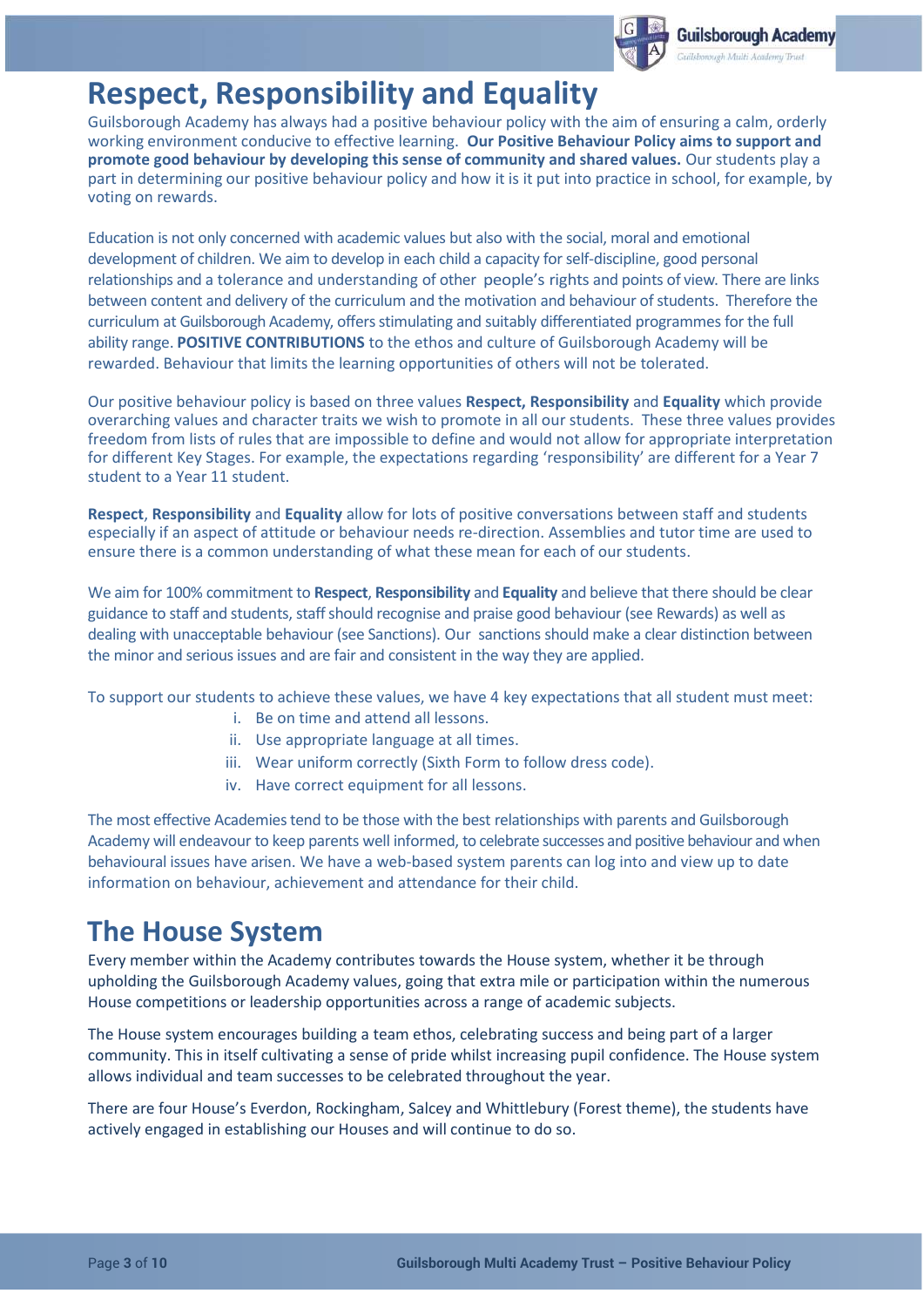

## **Rewarding Positive Achievement and Attendan**

**At Guilsborough Academy we wish to celebrate the achievements of both individuals and groups. Every person should have their success acknowledged, whether it has happened in school or out of school; be it academic, musical, artistic sporting or social.** 

The approach is rooted in the idea that students make choices about their behaviour. If they choose to behave well, they are rewarded. If their behaviour is inappropriate, they will receive a sanction. Students should know that all staff use rewards and sanctions consistently. At Guilsborough Academy we expect the best from our students at all times and we are rarely disappointed. We feel it is important to show that we care about our students by recognising the good things that they do. Parents are encouraged to e-mail the school to celebrate the achievements which their children have been involved in outside of school so that we can praise at school also.

We aim to reward students on a regular basis in order to reinforce good work and progress, to increase motivation and enthusiasm, boost self-esteem and self-confidence and encourage students to try harder and progress further. Frequent praise and reward for excellent attendance and achievement are features of learning and teaching at Guilsborough Academy, so that students receive recognition for their positive contributions to Academy life. House points are collected by students through the academy's management information system to ensure this information is shared between students, parents and carers, form tutors and Heads of Year. Depending on the achievement, different amounts of house points can be awarded by a member of staff. House point achievement is recognised and rewarded through our pyramid of rewards – the greater the number of House Points or the achievement, the higher the level of reward.

## **Opportunities for Students**

**Students have many opportunities to show their leadership skills and qualities in school, and they are regularly rewarded for them.** 

## **Student leadership opportunities across the school**

Students have a variety of opportunities to develop their leadership skills across the school and to be involved in making decisions that affect the whole of the school.

The Student Leadership Team is led by our Head Students in Key Stage 5 and gives the opportunities for students in Key Stages 3 and 4 to participate through the Student Development Tram and the House Councils:

- Students in Years 10 and 11 can apply and are interviewed to sit on one of 5 committees to represent the views of the peers on specific areas of our Academy.
- Students in Years 7, 8 and 9 can stand to represent their peers on their House Council (2 representatives per tutor group).

Additional opportunities such as acting as Student Leaders, School Ambassadors and Peer Mentoring also arise throughout the academic year and students in Key Stages 4 and 5 are able to apply and are interviewed for these specific posts as and when they arise. These roles include aspects such as acting as our front of house at parent events and whole school events as well as leading events within school including duty, assemblies and supporting in year 7 and 8 tutor groups.

## **Music in assemblies**

All Students from year 7 to 13 have the opportunity to perform in year group assemblies. The music department encourage this as much as possible and it is lovely to see the students perform but also the reaction these students get from the rest of the school!

### **Cross curricular days and activities week**

All of our students have many opportunities to experience curriculum enrichment activities throughout the school year including our regular Life Skills days. Student feedback from these events has shown that the students really enjoy these opportunities and are keen to try new experiences. External practitioners are also involved in these cross curricular days and the students value their input greatly.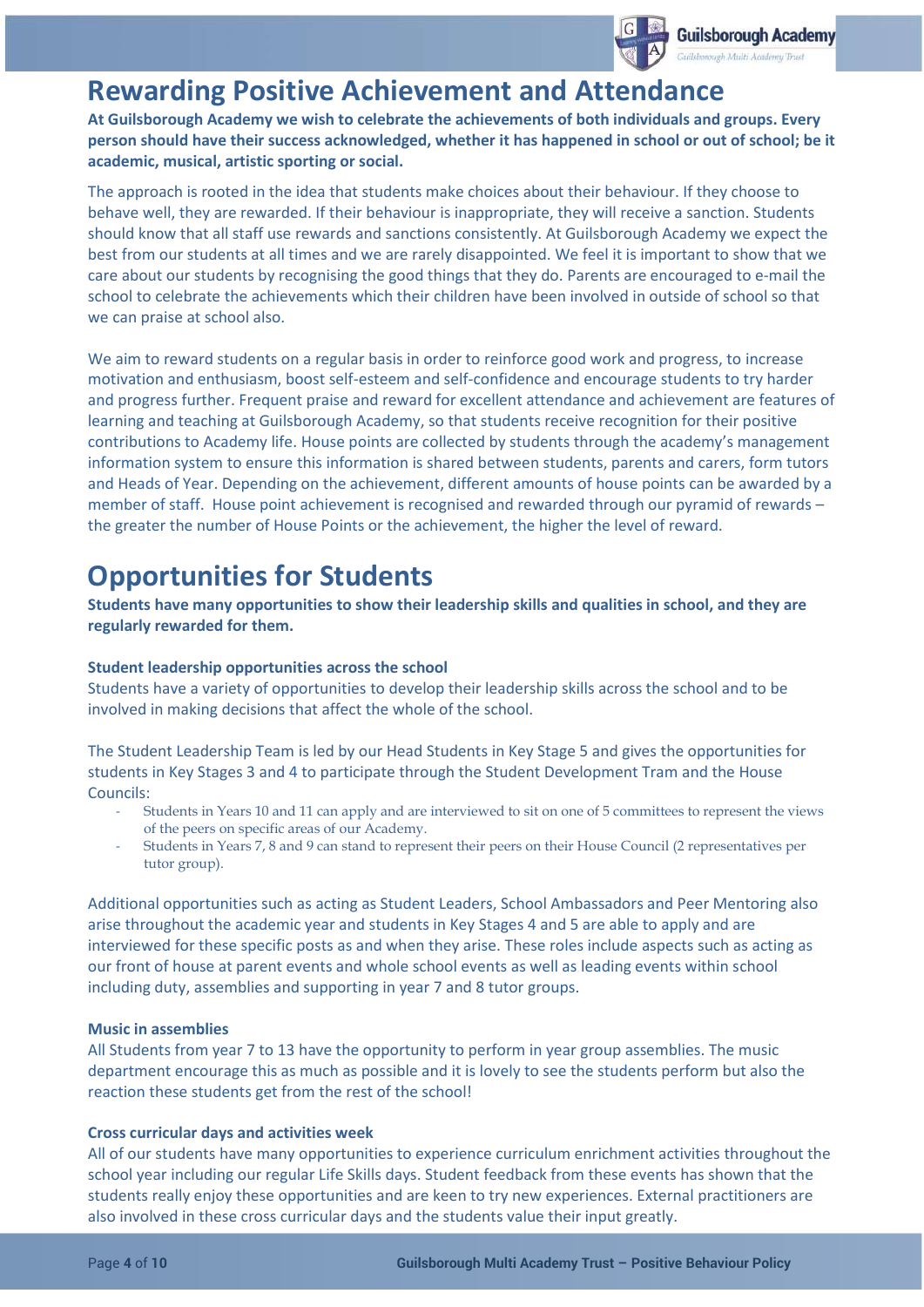

#### **Special events**

Special days and visiting speakers punctuate the year. British values and life experiences are central to our desire as a school to develop well rounded students.

#### **Uniform free charity days**

Charity days are a core activity for the Student Leadership Group and one which they take very seriously. The aim is to raise awareness of certain charities; local, national and international as well as raise funds for them on the way. They are also involved in leading events like face painting, cake sales and wearing wellies to school to help achieve their aims.

#### **Extra-curricular activities**

Across the school there is a fantastic range of activities and events that are available to the students. These range from sporting activities to music, drama and art activities clubs to table top gaming and clubs that are based within the Learning Resource Centre. Many students regularly attend these activities and develop a wider range of friends as a result of this. The opportunities that students receive as a result of our extracurricular clubs activities enable them to develop a wide range of social experiences and develop into mature, well-rounded individuals.

### **Educational trips and residential visits.**

The huge range of educational and residential visits are arranged to cater for all of our students during their time with us. Trips are always oversubscribed and places very keenly sought after; examples of trips that may be on offer include visits to London and various Universities (including Oxford and Cambridge), Wimbledon, Maths challenges and a year 7 trip to the Frontier Camp . Residential visits in the past have included skiing in the United States, a Spanish trip, geography and science field trips and the World Challenge.

## **Student Support**

All students have access to a wide support network in the Academy. Students with concerns can speak to any member of staff and can see their Tutor or Year Leader or a member of the Student Support Team before school, at break, at lunch time or after school. The Student Support Team will communicate with Form Tutors/Heads of Year to ensure that they are aware of issues and where necessary to follow up further if required. Sometimes an appointment may be necessary if longer is needed to discuss a concern.

In addition to this Guilsborough Academy monitors students whose behaviour causes concerns and organises appropriate support to meet their individual needs. This support is differentiated in order to help an individual fulfil their behavioural and/or academic potential and might include:

- Contact with parents/carers in the early stages of a problem
- Form Tutor
- Regular Academy reviews to identify those students most at risk, included as part of regular academic progress reviews
- Assertive or Peer mentoring
- Meet and Greet sessions
- Restorative Conversations
- Social passport (where social time is organised for the student through a range of activities)
- Changes of teaching group or class
- Short courses on elements of social, emotional and behavioural skills
- Support from our Think for the Future mentors
- Support from the community (e.g. PCSO)
- Referrals for specialist advice, either for individual students, or more generally, for whole Academy issues relating to behaviour and attendance
- School Counsellor
- Careers Advisor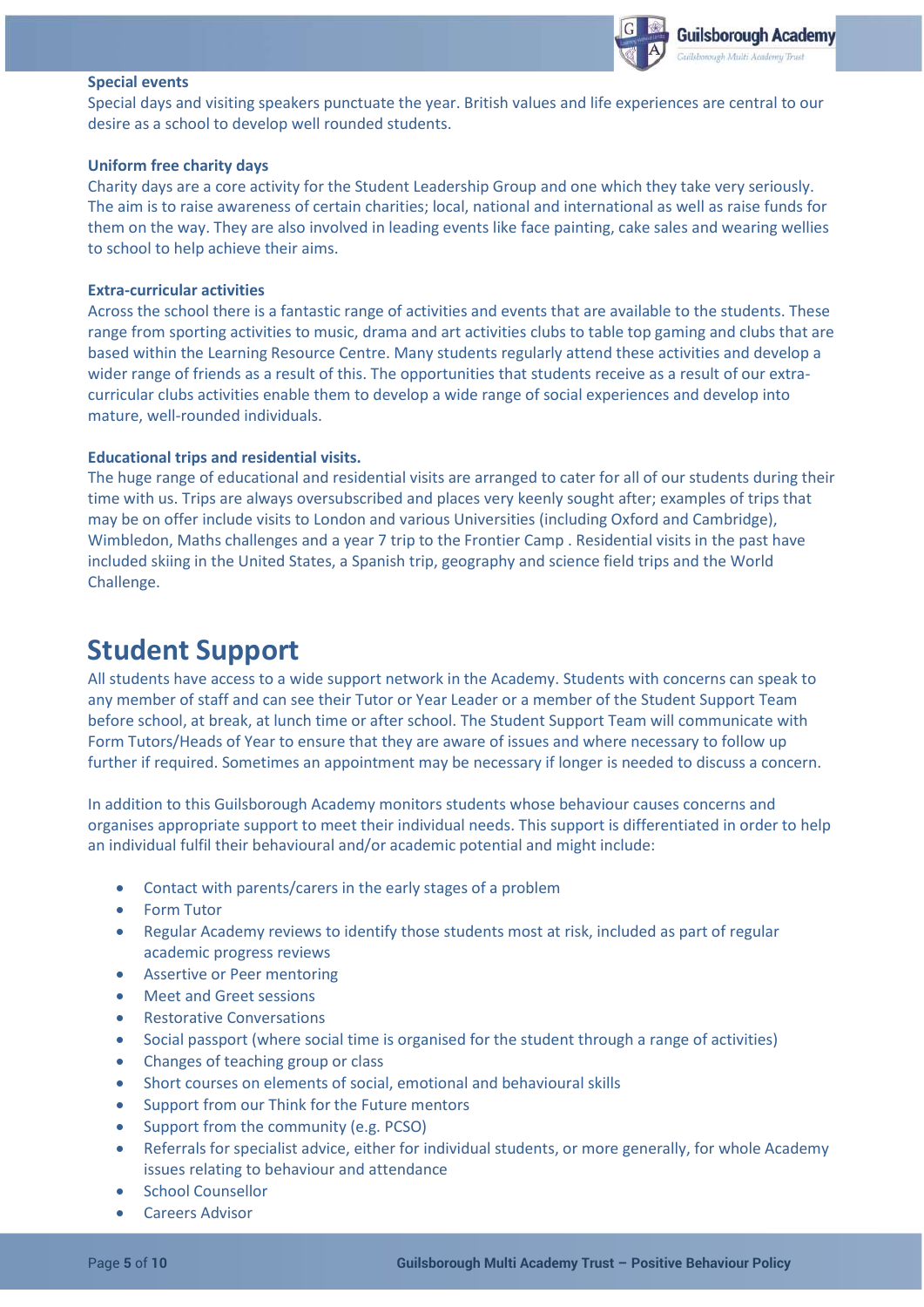

- Student Support Keyworker
- Outreach Worker
- Pastoral Support Plan (PSP) working with the family
- Child Concern meetings through the Early Help Assessment (EHA)
- Alternative curriculum considered
- Multi-agency support
- Personal Education Plan (PEP)
- Support from Children's services
- Pastoral Support Programme
- Consideration for a 'Managed move'
- Referral to the Academy's SENCO with an IEP/student passport drawn up and additional in-class support
- Referral to Education and Inclusion Partnership Team (EIPT)







## **Sanctions**

**Three basic principles observed in managing behaviour**

- Rewards the Academy's system for rewarding students who try hard, show commitment, and demonstrate clear improvement and progress.
- Identifying and not tolerating behaviour that is anti-social, dangerous or harmful to others AND their learning in the Academy community.
- Implementing strategies to deal appropriately with poor behaviour.

We want to be positive and reward our students wherever possible. However, sanctions will need to be applied if students behave in an unacceptable manner, either in a lesson or during social times.

**'Positive Teaching' strategies should be applied in between the issuing of all consequences.**

## **Unacceptable Behaviour**

Students will always be given a chance to reflect on their behaviour. They will be encouraged and helped to make apologies to other students or staff they may have offended; show they can keep to the Academy rules; or make suitable reparation.

Disciplinary action, in line with this policy, will be taken where students are found to have made malicious accusations against academy staff.

### **Lesson time: Consequences for Disrupting Learning**

The warning system detailed below is in place to ensure that students who are persistently disruptive are removed so that learning can progress effectively. It also allows for students to self-manage and take responsibility for their actions.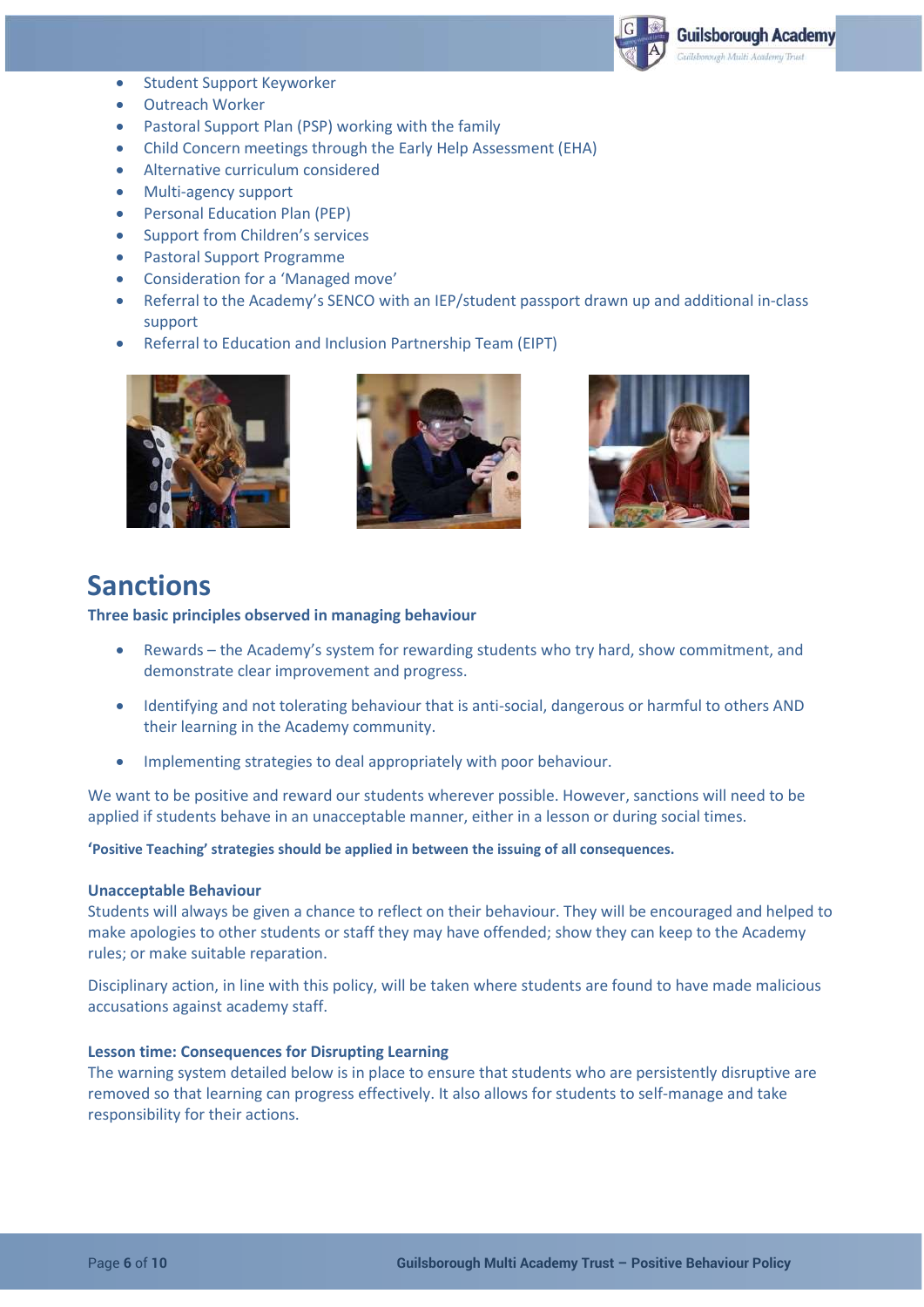

We believe in giving students, where appropriate, an informal reminder to enable them to self-manage but if a student is disruptive or holding up the learning, then we use our WARN, MOVE, REMOVE system.

| <b>STAGE</b>                 | <b>BEHAVIOUR</b>                                                                                                                                                                                       |
|------------------------------|--------------------------------------------------------------------------------------------------------------------------------------------------------------------------------------------------------|
| <b>WARN</b>                  | Formal Warning: Inappropriate behaviour preventing others from learning.                                                                                                                               |
| <b>MOVE</b>                  | <b>Teacher Intervention:</b> Following formal warning, the behaviour continues to distract<br>others and prevent them from learning.                                                                   |
| <b>REMOVE</b><br>(Classroom) | Removal of students from classroom through department parking system<br>following Warn and Move stages: Further escalation of inappropriate behaviour<br>preventing others in the group from learning. |

For more serious behaviour issues it is possible that a student could be removed from department parking by the Director of Behaviour, a Head of Year or a member of the Senior Leadership Team to the reengagement room. Where this happens, parents/carers will be informed and a more significant sanction may be given.

In extreme cases of poor behaviour such as bullying, refusal to follow instructions, threatening, racist, sexist or homophobic language, a student will be immediately removed from class and will work under the supervision in the re-engagement room or follow a restructured day. In some cases it may even be necessary to issue an internal exclusion or a fixed term exclusion.

#### **Social time**

It is very important that students choose to behave well in social times as this is less structured. There are many clubs available for students to enjoy including table tennis, football, basketball, homework club. Although supervision is in place, students are trusted to behave according to the Academy rules. Where students fall short of expectations then Form Tutors and Heads of Year will manage the consequences between them.

#### **Report Cards**

Report cards are an important part of the staged intervention strategies; a student can be placed on report to their Form Tutor, a member of the Student Support Team, Head of Year or a Senior member of staff. They are primarily a means of support (helping students to learn and develop good habits) but also provide an important means of monitoring a student. Parents will be informed if a student is placed on report.

### **A Staged Approach to Supporting Students to Improve Behaviour**

If a student continues to exhibit poor behaviour over a sustained period of time or following a serious or extreme behaviour incident, we use a staged approach to supporting students to address the issues impacting on their behaviour.

| <b>Head of Year Stage</b> | <b>SLT link Stage</b>  | <b>Behaviour Panel</b>        | Governors' Review -        |
|---------------------------|------------------------|-------------------------------|----------------------------|
|                           | following an exclusion | (formal meeting with          | student is at              |
|                           | where concerns are     | Vice Principal and            | significant risk of        |
|                           | raised the student is  | <b>Assistant Principal) -</b> | <b>Permanent Exclusion</b> |
|                           | at risk of further     | student is at significant     |                            |
|                           | exclusions             | risk of further Fixed         |                            |
|                           |                        | <b>Term Exclusions</b>        |                            |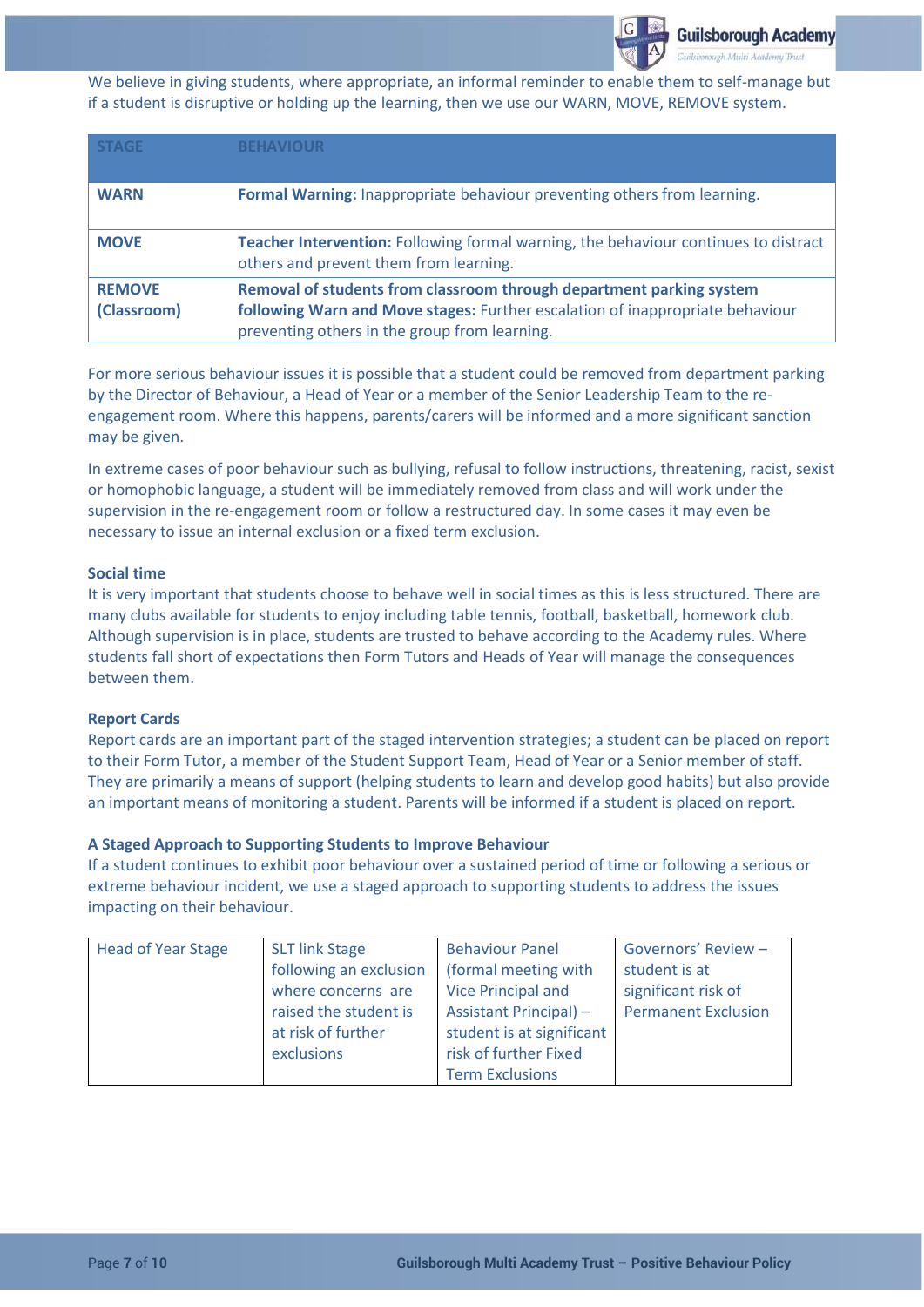

# **Conduct Outside the School, on the Way to and From School, School Trips/Visits**

The same rules that apply to students whilst in school in respect of their uniform and conduct also apply when they are on their journey to and from school and/or taking part in a school trip/visit. This is because we must protect and safeguard the welfare of our students regardless of the arena and the behaviour of our students, wherever it occurs, directly reflects upon the school reputation.

When dealing with an 'out of school' incident, students may be disciplined in school for misbehaviour when it has involved:

- Taking part in any school-organised/school-related activity.
- Travelling to or from school.
- Wearing school uniform.
- They are in some other way identifiable as a student at Guilsborough Academy.
- Their behaviour could have repercussions for the orderly running of the school.
- Their behaviour poses a threat to another student/member of the public.
- Their behaviour could adversely affect the reputation of the school.

Guilsborough Academy cannot be responsible for student behaviour when students are out of school, but will endeavour to investigate any incident which is reported to the school, where feasible, and to provide appropriate support. The academy will always co-operate with the police in any investigation of incidents which are thought to involve Guilsborough Academy students.

To support this process those students who arrive by bus in a morning must move directly onto school site and not venture into the local village.

## **Prohibited Items**

Guilsborough Academy follows the guidelines set out by the Department of Education in relation to screening, searching and confiscation. In accordance with this document the following items are banned and will trigger a search of a student without their consent:

- knives and weapons
- alcohol
- illegal drugs
- stolen items
- tobacco and cigarette papers
- fireworks
- pornographic images
- any article that has been or is likely to be used to commit an offence, to cause personal injury to, or damage to the property of any person (including the student), to sell for personal gain/profit (e.g. sweets, drinks etc)
- Lighters/matches/tobacco products/e-cigarettes
- **Solvents**
- Any kind of imitation weapon

Students must not store/post images, statements or videos that may be perceived as being detrimental to the school or be regarded as bullying or harassment towards students/staff. This includes the storage/postings on mobile phones and any social networking/web based sites e.g. Facebook/twitter

#### Searches

The Academy Leadership team (or member of staff accompanied by a witness, with authorisation from the academy leadership team) will lead this aspect of the behaviour policy and they are authorised to search bags, uniform and lockers. The Academy will exercise discretion over any behaviour perceived as anti-social or in any way harmful to the health, safety and welfare of other individuals or the wider Academy community.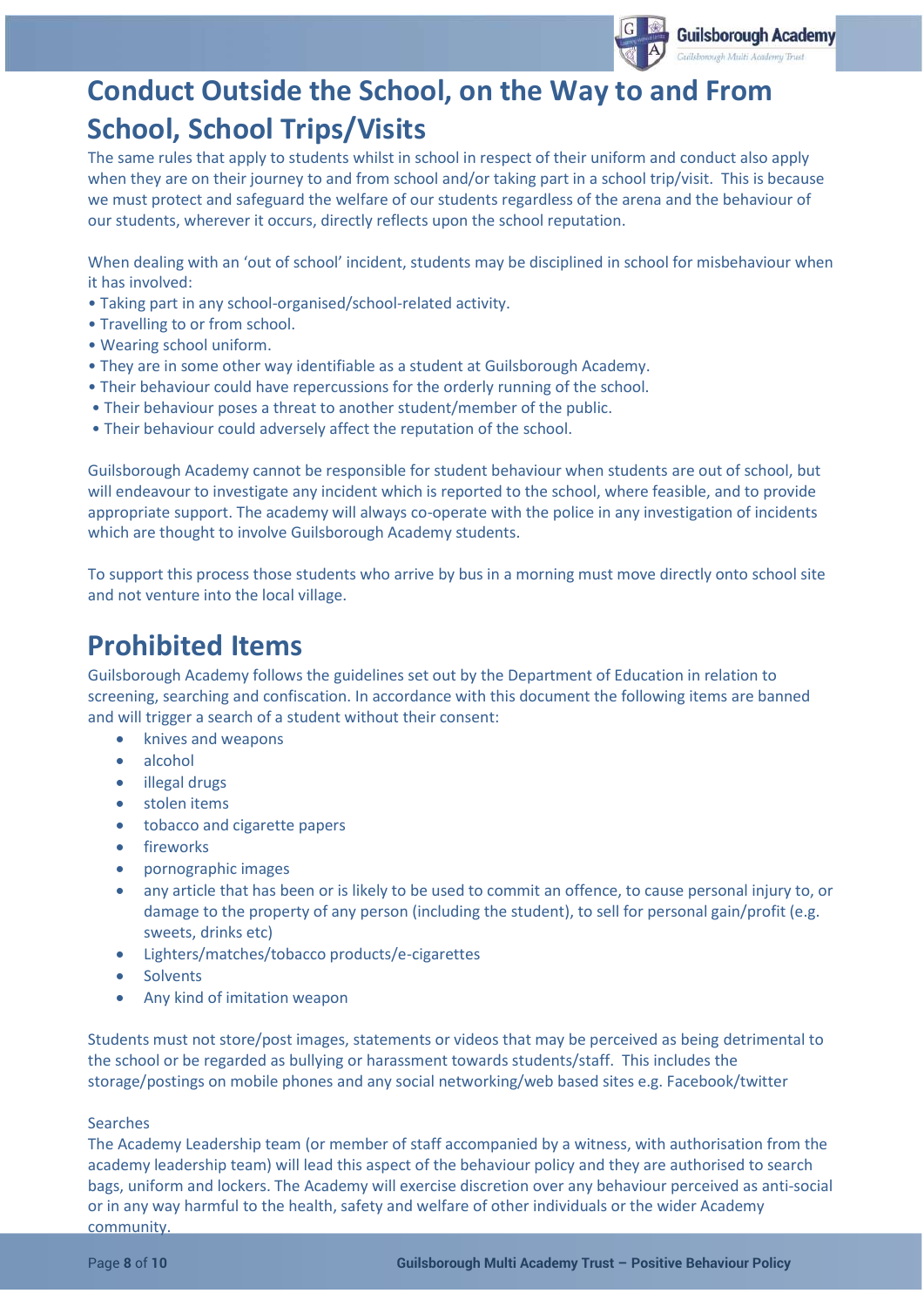

Senior Staff have the power to search, without consent, for any prohibited item. This enables Senior Staff to perform a personal search involving the removal of outer clothing and searching of pockets, but not an intimate search going further than that which only a person with more extensive powers (e.g. a police officer) can do. Such a search includes emptying a student's bag and turning out their pockets.

The Schools' general power to discipline, as set out in Section 91 of the Education and Inspections Act 2006, enables a member of staff to confiscate, retain or dispose of a student's property as a disciplinary penalty, where reasonable to do so. School staff can use their discretion to confiscate, retain and/or destroy any item found as a result of a 'with consent' search so long as it is reasonable in the circumstances. Knives, weapons and other illegal items will be passed to the police. Stolen items will be returned to their correct owner. Other items identified above (alcohol, tobacco, etc.) will be disposed of. This means that schools can dispose of tobacco, lighters, vaping equipment and alcohol as they think appropriate, but this should not include returning it to the student. Where controlled drugs are found, these must be delivered to the police as soon as possible, but may be disposed of if the school thinks there is a good reason to do so. Other substances which are not believed to be controlled drugs (e.g. 'legal highs') can be confiscated where the school believes them to be harmful or detrimental to good order and discipline. Fireworks found as a result of a search may be retained or disposed of, but they should not be returned to the student. Where a pornographic image is discovered, the school may dispose of the image unless its possession constitutes a specific offence (i.e. it is extreme or child pornography) in which case it must be delivered to the police as soon as reasonably practicable. Images found on a mobile phone or other electronic device can be deleted unless it is necessary to pass them to the police. Other items banned under the school rules will be either returned to the student or kept for parental collection, at the discretion of the school. A senior member of staff may examine any data or files on any electronic device if they think there is a good reason to do so as long as doing so will not cause a criminal offence. Following an examination, if the person has decided to return the device to the owner, or to retain or dispose of it, they may erase any data or files, if they think there is a good reason to do so. In determining a 'good reason' to examine or erase the data or files the staff member must reasonably suspect that the data or file on the device in question has been, or could be, used to cause harm, to disrupt teaching or break the school rules. If inappropriate material is found on the device the senior member of staff should then use their discretion as to whether or not they should delete that material, retain it as evidence (of a criminal offence or a breach of school discipline) or whether the material is of such seriousness that it requires the involvement of the police. Parents will be informed of any search.

If a student does not comply with a search the Academy Leadership reserve the right to involve the police for support.

## **Working with Parents/Carers**

Managing behaviour at Guilsborough Academy is more likely to be effective if we can work with parents/ carers as partners in the education process. Parents/carers need to be assured that the school's way of managing behaviour is well thought out, fair and effective. It is important to have clear procedures for contact between parents and school staff.

The school places clear emphasis on the importance of working with parents/carers as partners and will ensure that parents/carers are informed about school procedures for acknowledging appropriate behaviour or reacting to inappropriate behaviour through:

- The Student Planner
- Telephone calls
- Meeting with parents/carers
- Letters home
- The school website
- Parents' evenings
- Text messages and e-mails